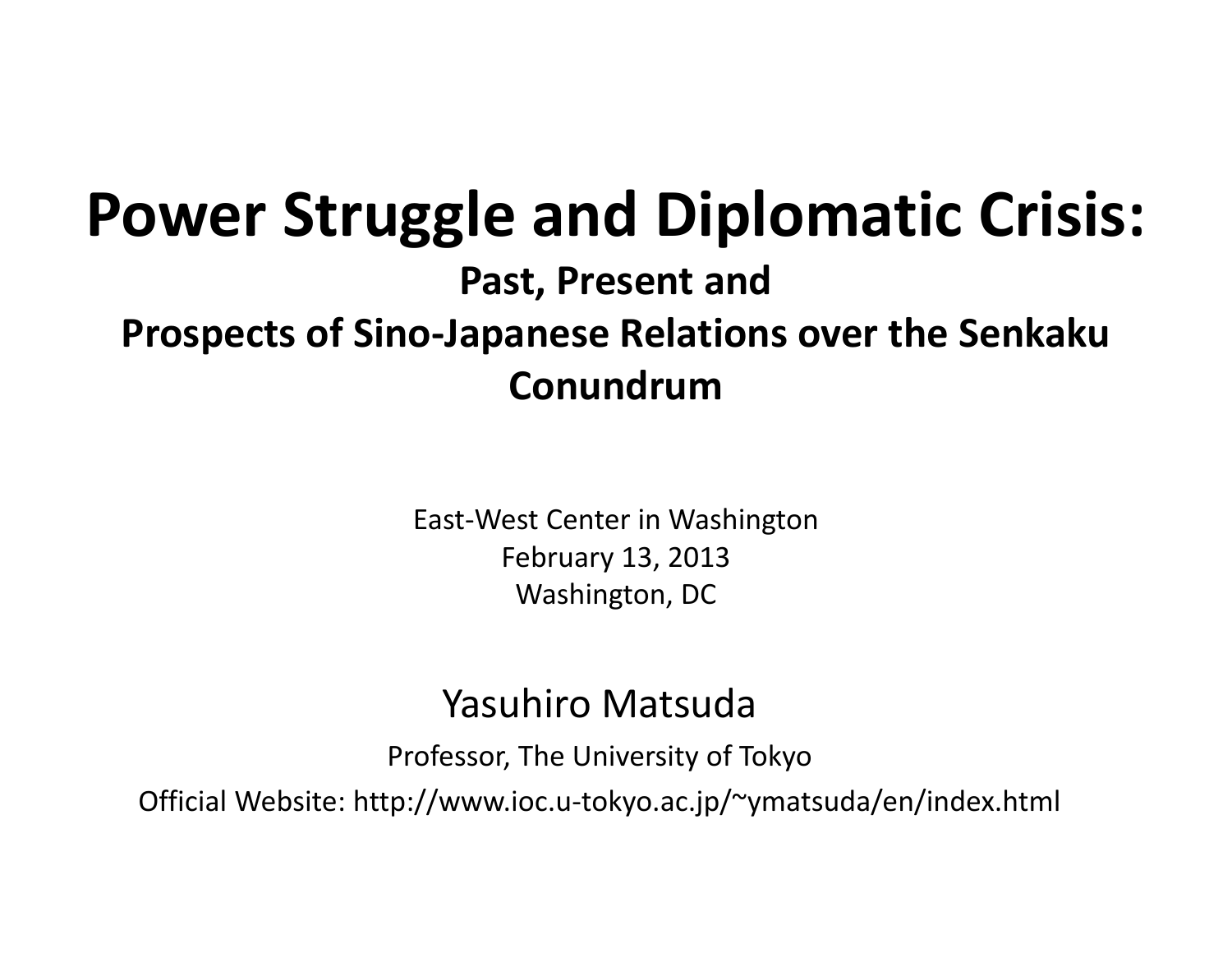#### Three Hypotheses

A: Japan's provocation

- B: China's maritime expansionism
- **≻C: Domestic politics in both China and Japan**

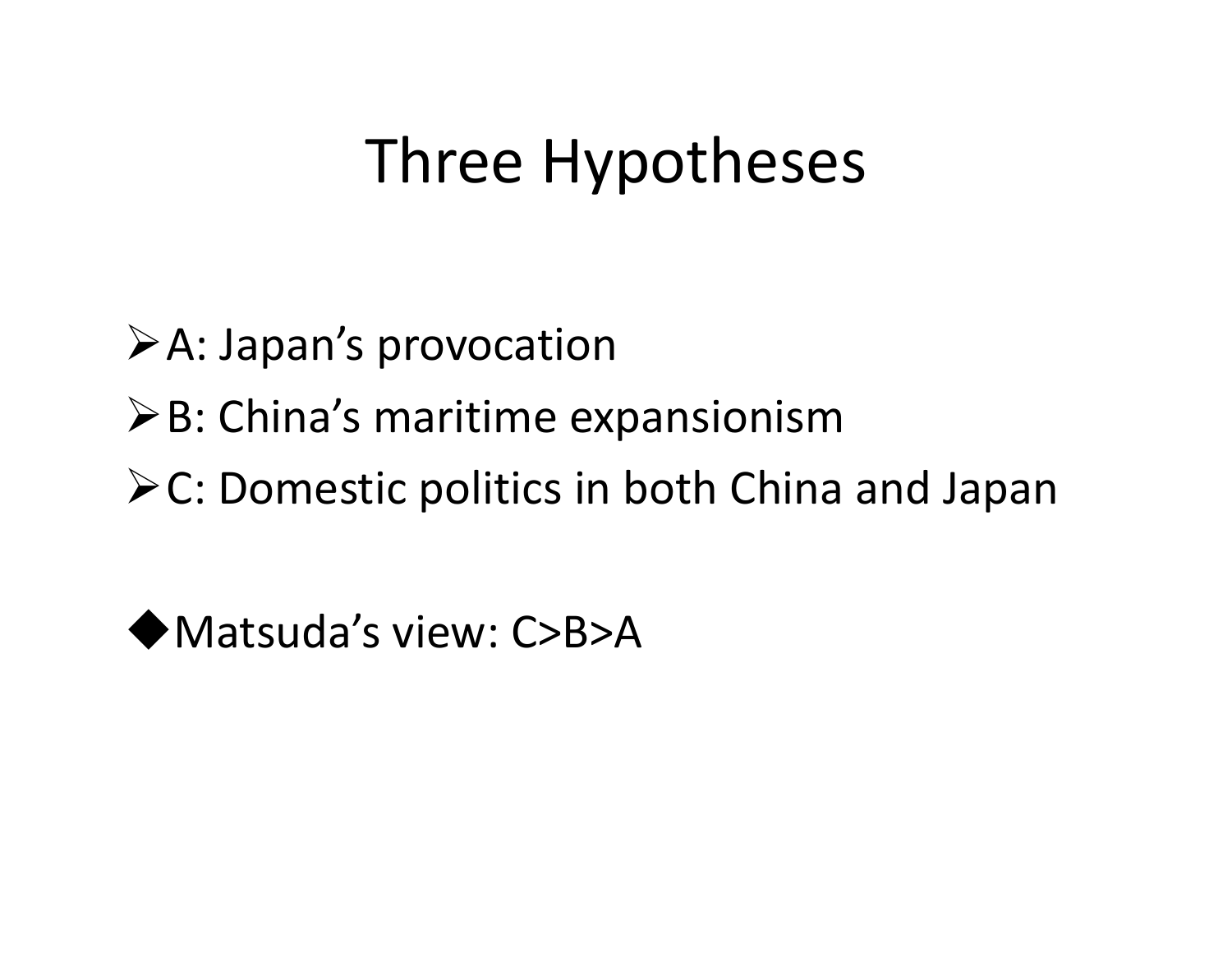#### Hypothesis A: Japan's provocation

 $\triangleright$  "Revival of militarism"

 $\triangleright$  "Right wing" dominates Japan

- "Challenge against post‐WWII order"
- Ishihara‐Noda axis's conspiracy

◆ China can justify its every action by this, but China highly appreciated Japan's peaceful development in 2008…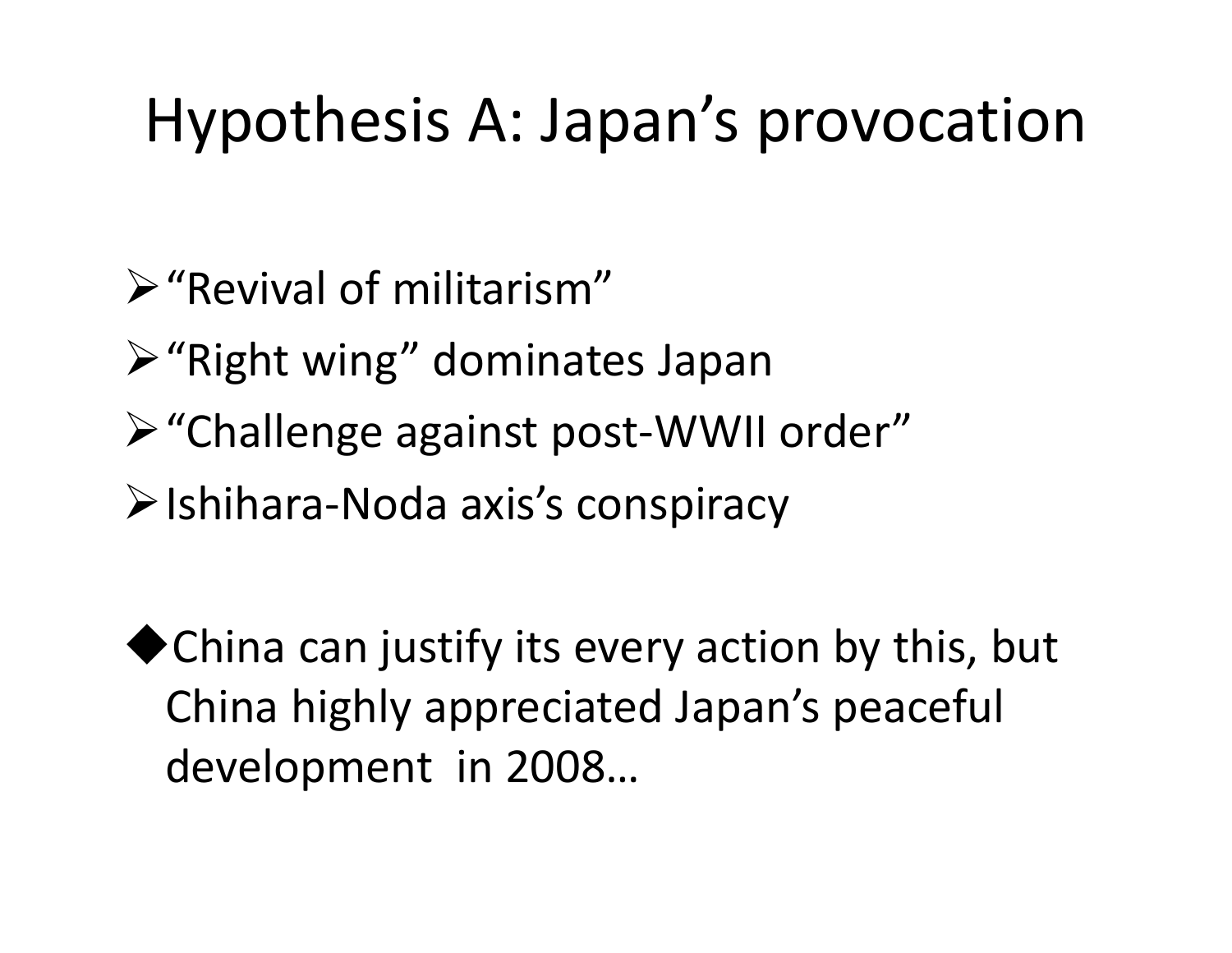# Hypothesis B: China's maritime expansionism

- South China Sea
- East China Sea
- West Pacific
- Establishment of the Leading Small Group of Maintenance of Maritime Interests (headed by Xi Jinping), "Sansha City"
- ◆ China has passed the "point-of-no-return." Without Japan's concession, there will be no improvement of relations.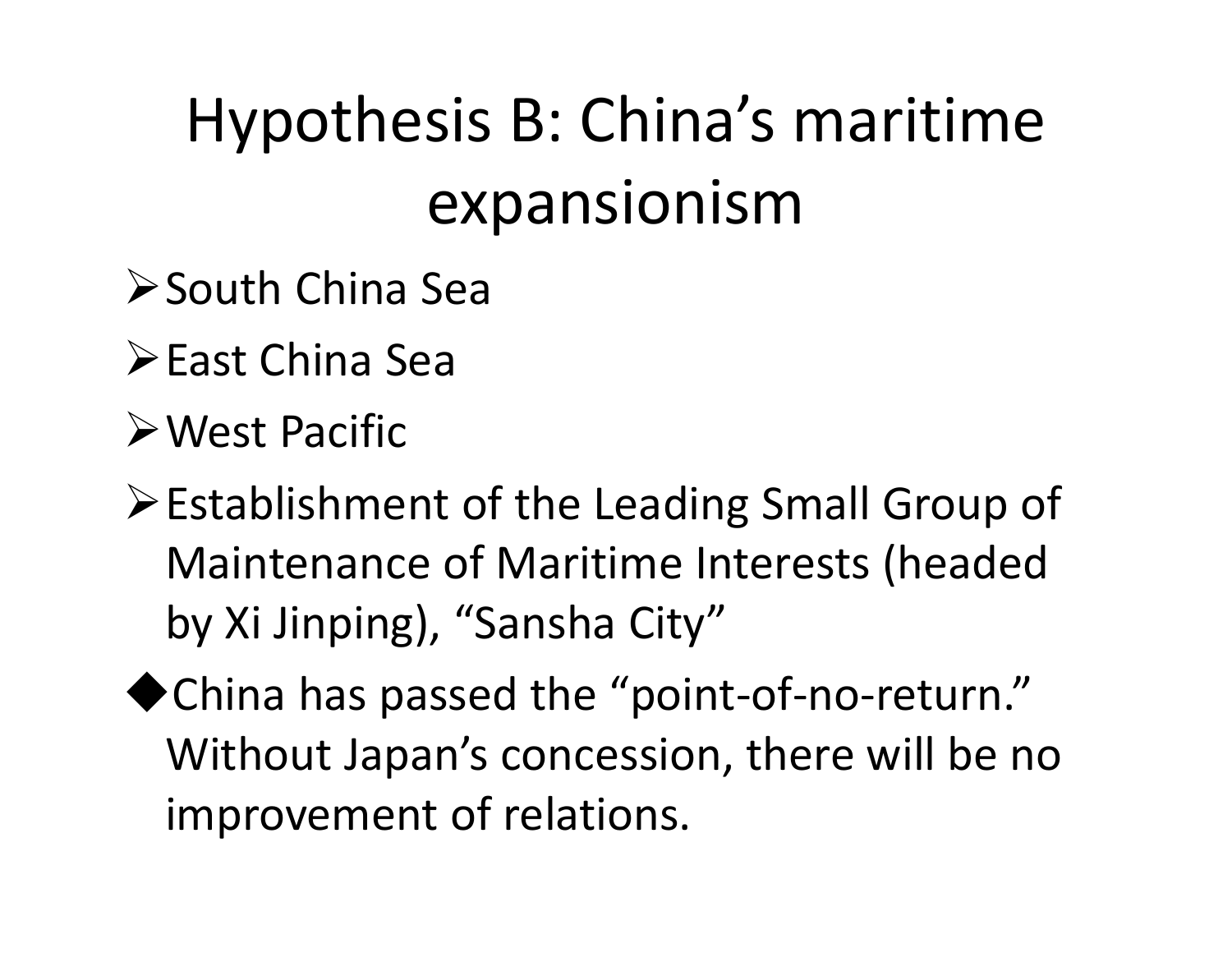#### Hypothesis C: Domestic politics

- China: leadership change and power struggle, ultra‐nationalism, criticism on the internet
- Japan: weak government, elections, bureaucratic red tape
- $\triangleright$  Political instability in both nations caused the problem.

◆ "2012 problem" is over. If both countries need cooperation for the sake of their own economy, they will seek improvement.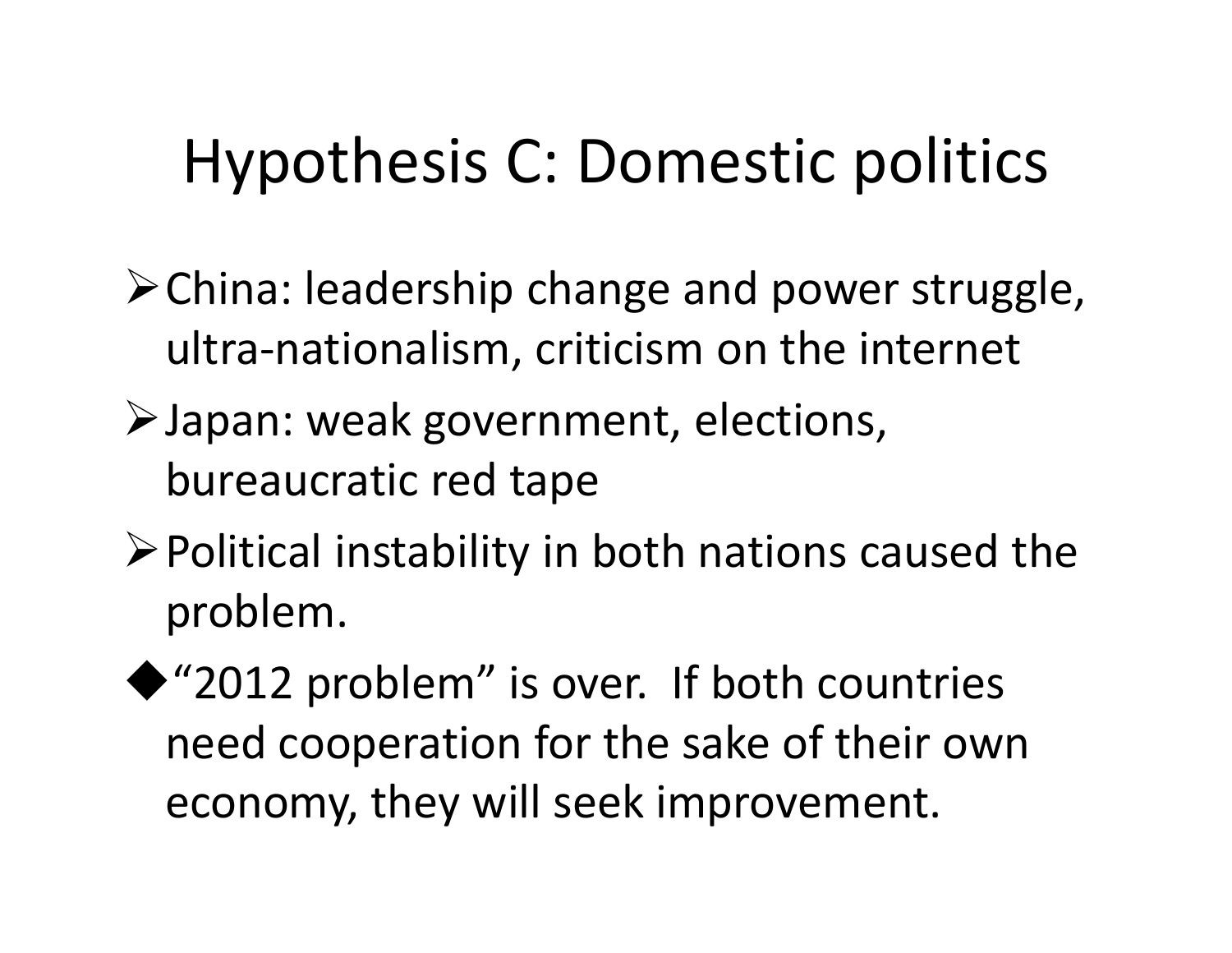#### Matsuda's assumption

- Trigger: Japan's action (Ishihara, Noda)
- Fundamental cause: domestic politics (power struggle in China)
- **≻Background cause: China's maritime** expansion

◆There will be a chance of improvement.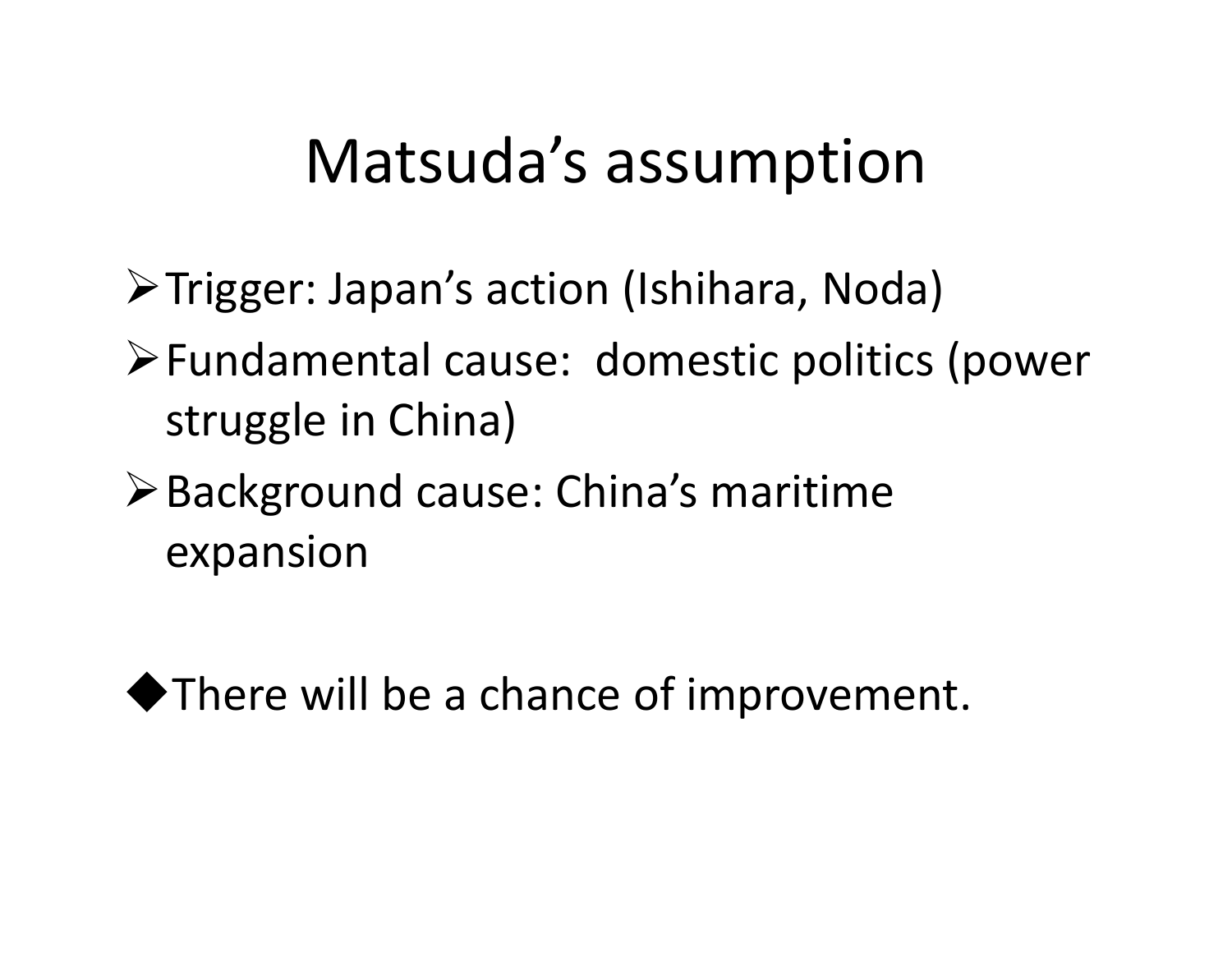# Comparison: difference between China, Russia and Korea

- Northern Territory: Part of Hokkaido, the Soviets invaded in violation of the treaty and Japanese citizens were expelled. The Soviets recognized the existence of territorial disputes in 1956, but denied this later.
- $\triangleright$  Russia controls the islands. Japan seeks diplomatic solution.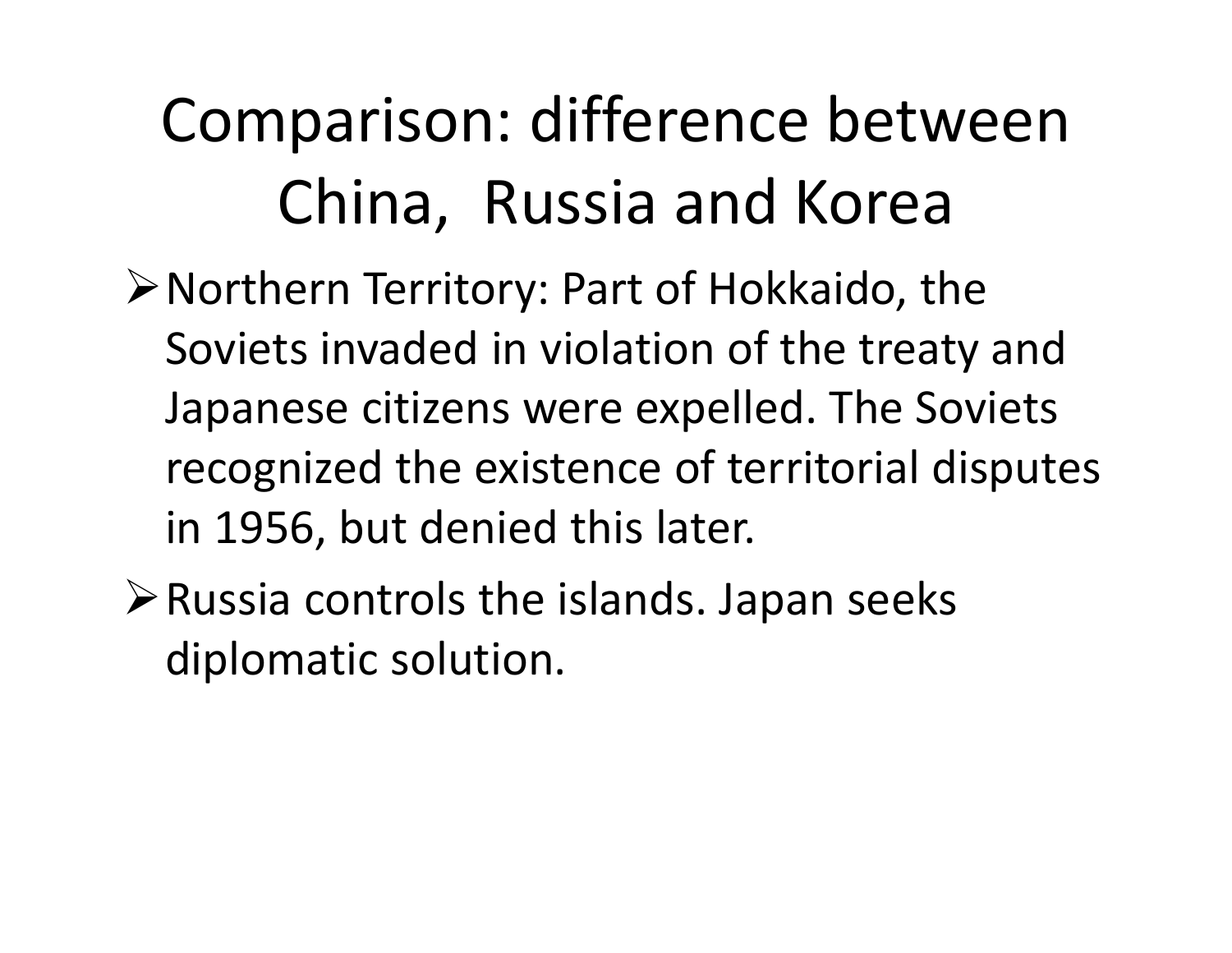# Comparison: difference between China, Russia and Korea

- Takeshima: Korea occupied by force in 1952. Korea recognized the existence of territorial disputes in 1965, but later denied this.
- $\triangleright$  Korea controls the islands. Japan seeks diplomatic solution.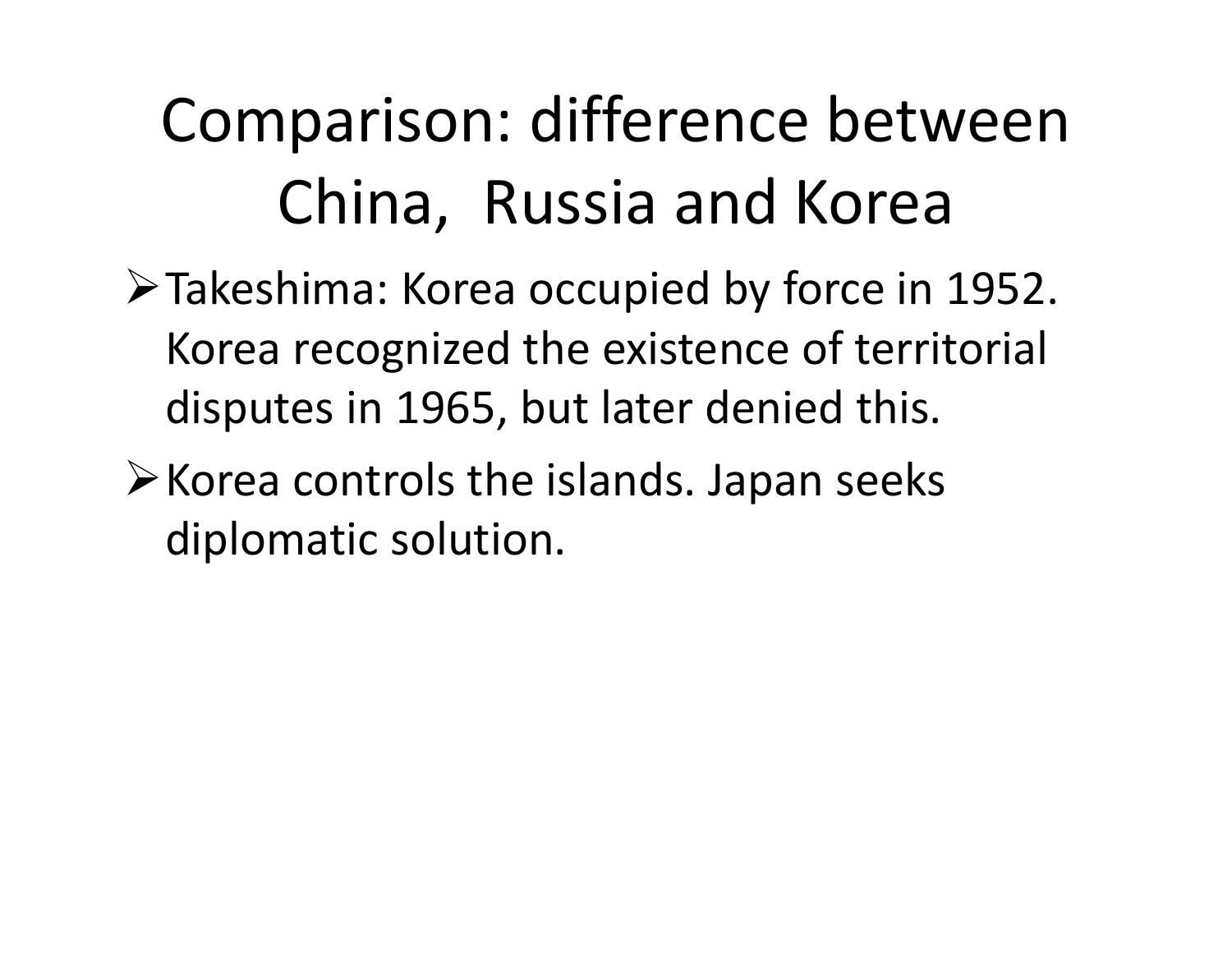## Comparison: difference between China, Russia and Korea

Senkaku issue: Japan's "*occupatio*"‐‐<sup>a</sup> method of acquiring ownership of unowned property (*terra nullius*), at the end of war in 1895.

No official claims had been made for 76 years

- $\triangleright$  Japan controls the islands. There is no written document on Senkaku issue between Japan and China. China insists that there is <sup>a</sup> consensus to shelve disputes, Japan denies it.
- China seeks to change the status‐quo through physical means and threat by force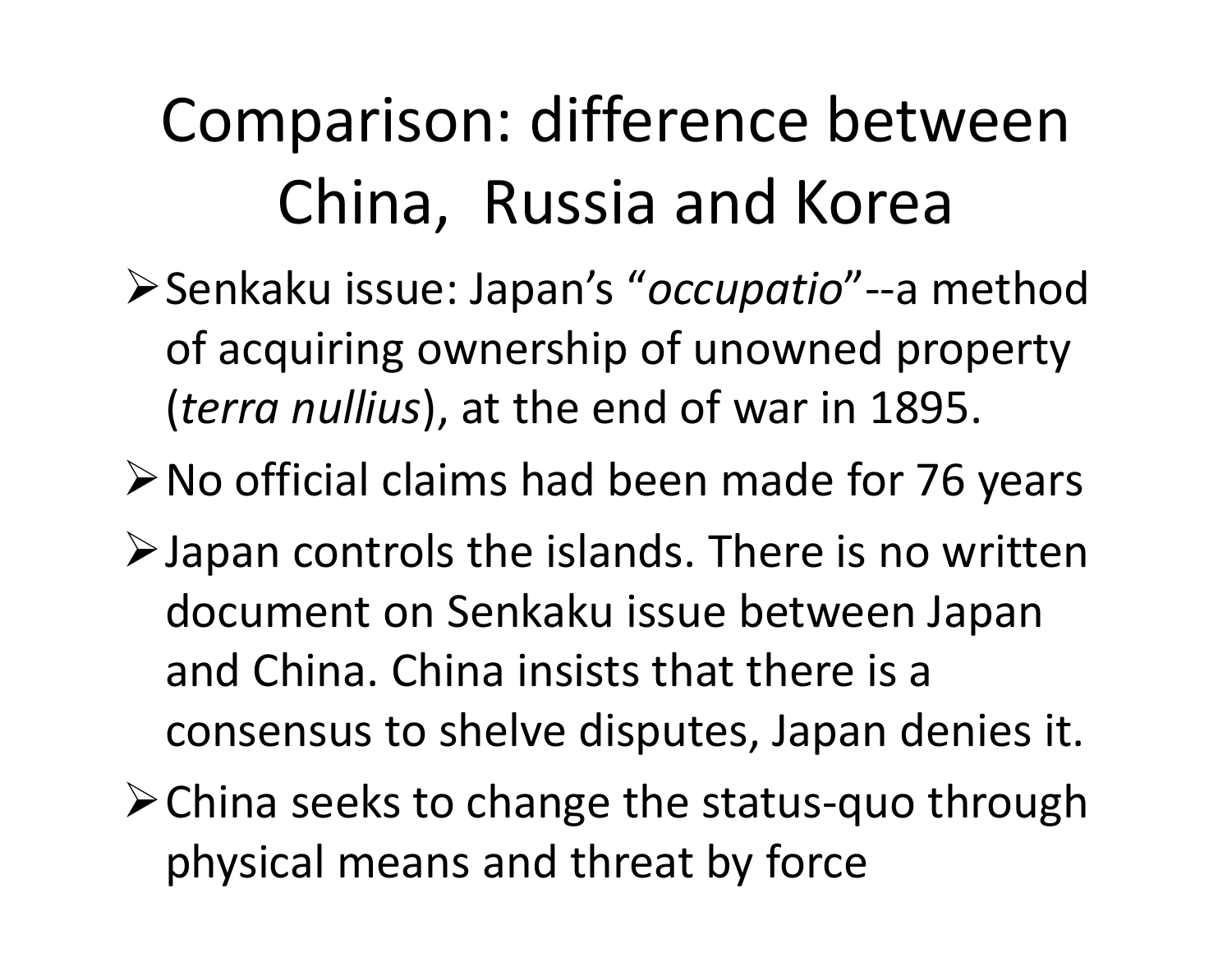#### Historical Background (‐1895)

A part of Ryukyu (Okinawa), Taiwan, or the border of them? : documents differ.

No residents were found before 1895

 $\triangleright$  Japan had suspicions of the ownership of the Senkakus. A 10‐year period of research confirmed no one ruled the islands. Because the "*occupatio*" was done during the war, Japan's behavior was suspicious and gray.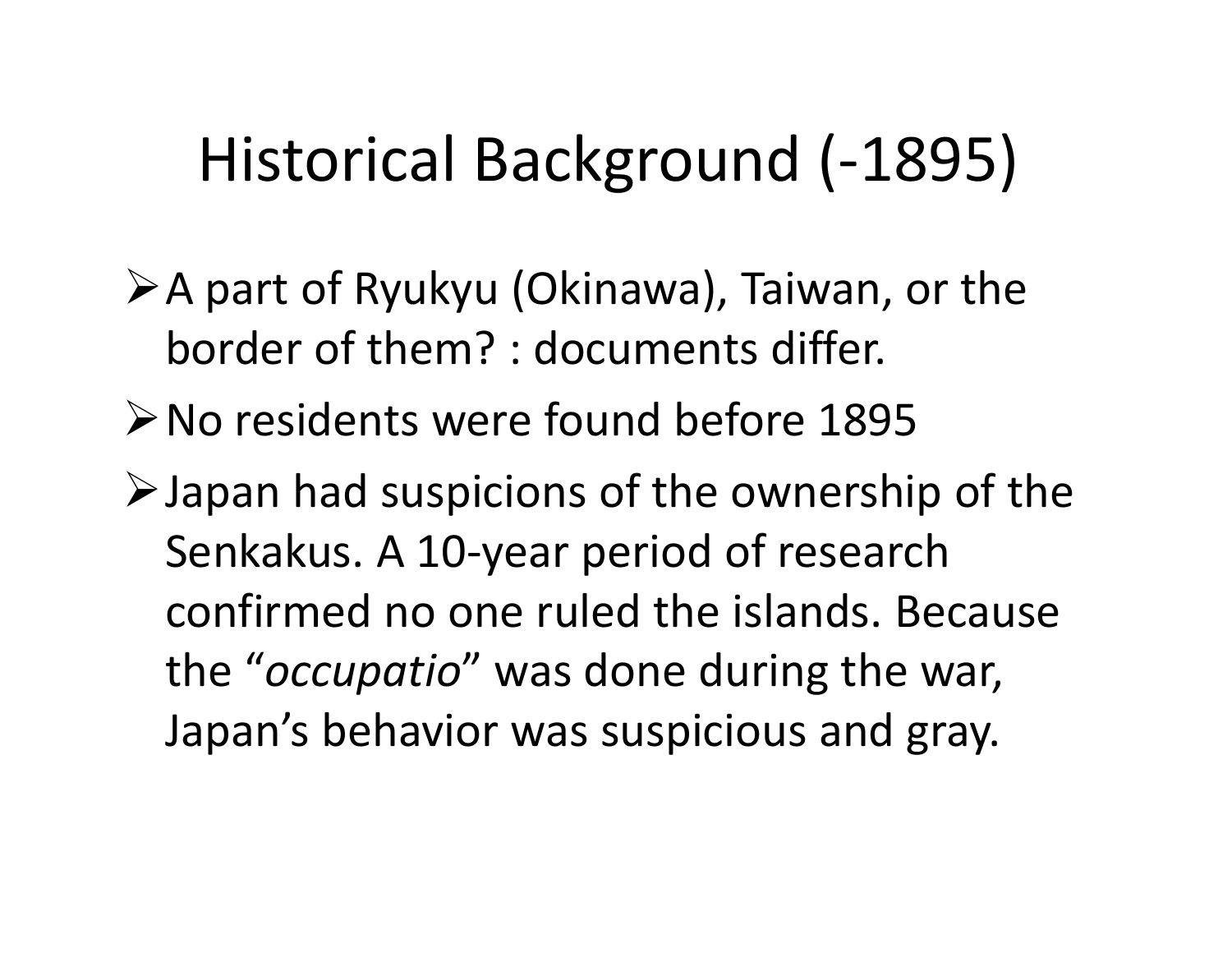#### Historical Background (1895‐1945)

- **≻Shimonoseki Treaty: neither Japan nor Qing** considered the Senkakus as part of Taiwan (ROC and PRC's positions on this issue after 1971 are against this fact)
- Qing has never made claims on the Senkakus to Japan.
- ROC inherited Qing's position, thus it recognized the Senkaku was <sup>a</sup> part of Ryukyu.
- $\triangleright$  Japanese citizens ran a factory on the islands.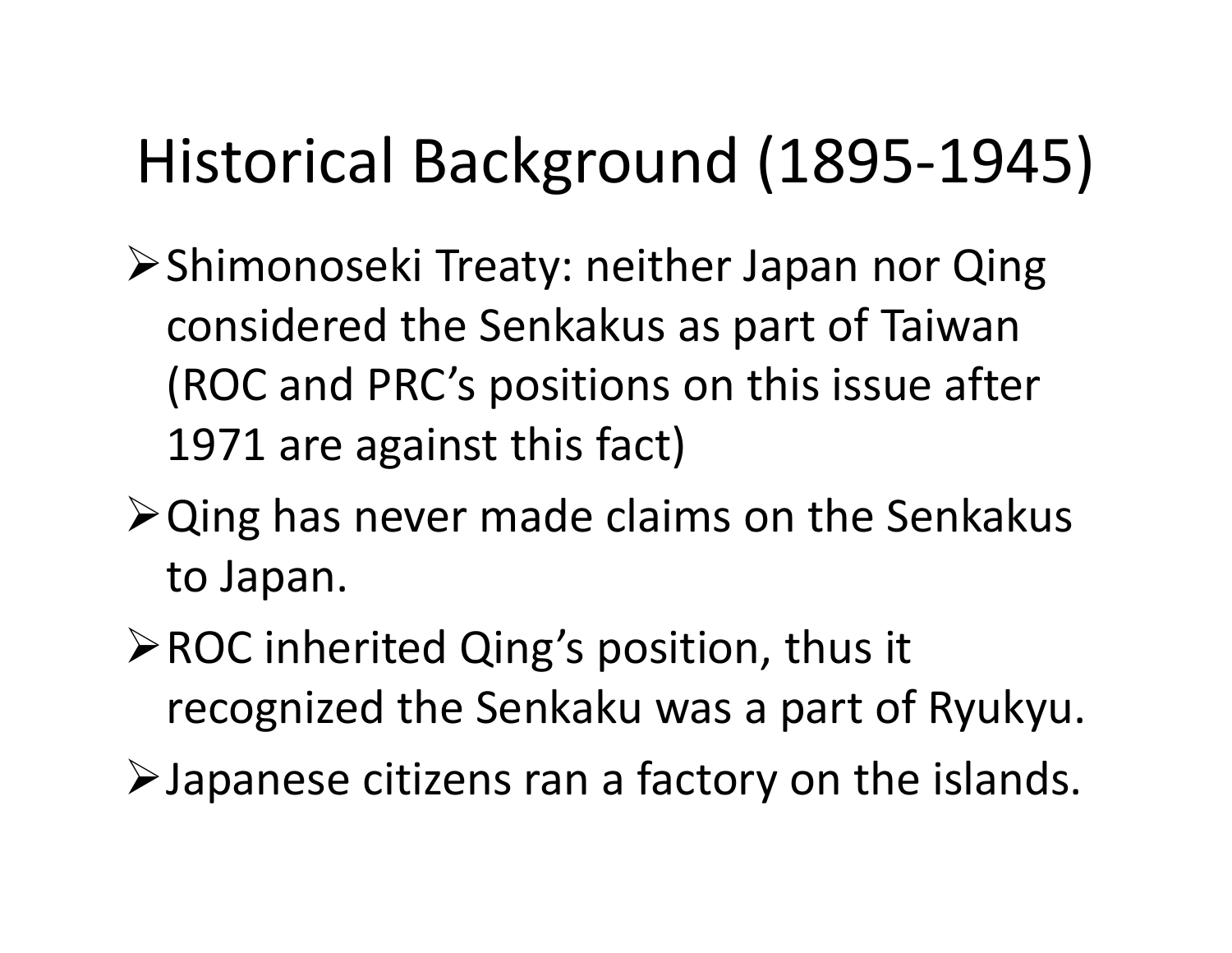# Historical Background, ROC (1945‐1971)

- US occupied Okinawa including the Senkakus and the ROC requisitioned Taiwan, but the ROC never raised protest against US over the islands.
- The Senkaku Islands were not included in the territories Japan renounced under Article 2 of the 1951 San Francisco Peace Treaty (which included Taiwan and the Penghu islands) and were included in "Nansei Shoto south of 29 degrees north latitude (including the Ryukyu Islands and the Daito Islands)," which were placed under U.S. administration under Article 3 of the treaty.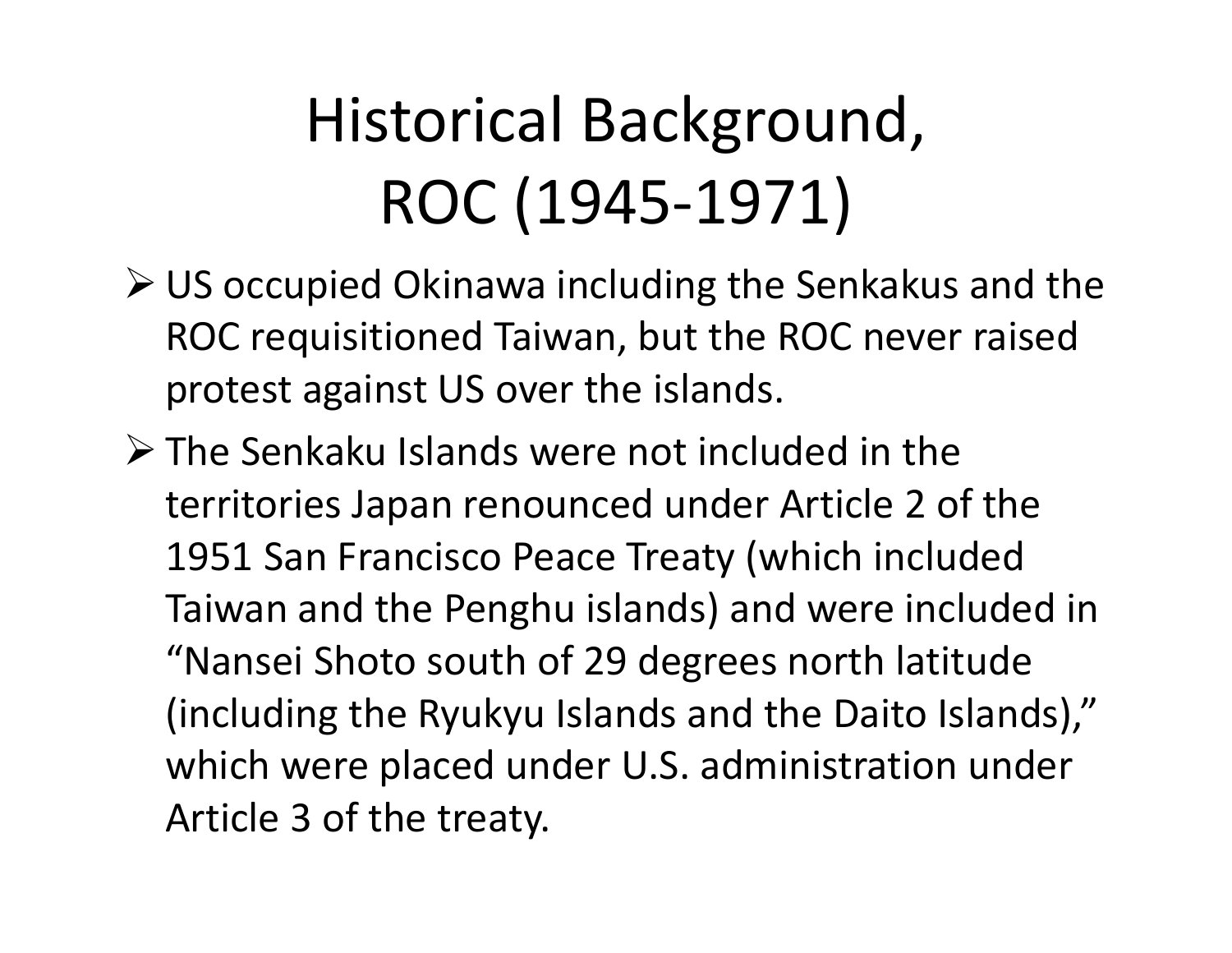# Historical Background, ROC (1945‐1971)

- $\triangleright$  ROC had never raised a protest and signed the Peace Treaty with Japan in 1952.
- Their attitude toward the islands started changing after <sup>a</sup> survey in 1968 by the United Nations Economic Commission for Asia and the Far East (ECAFE) discovered potential oil reserves in areas around the islands.
- ROC made the first claim in June 1971.
- Maps have changed to reflect this claim after the 1970s.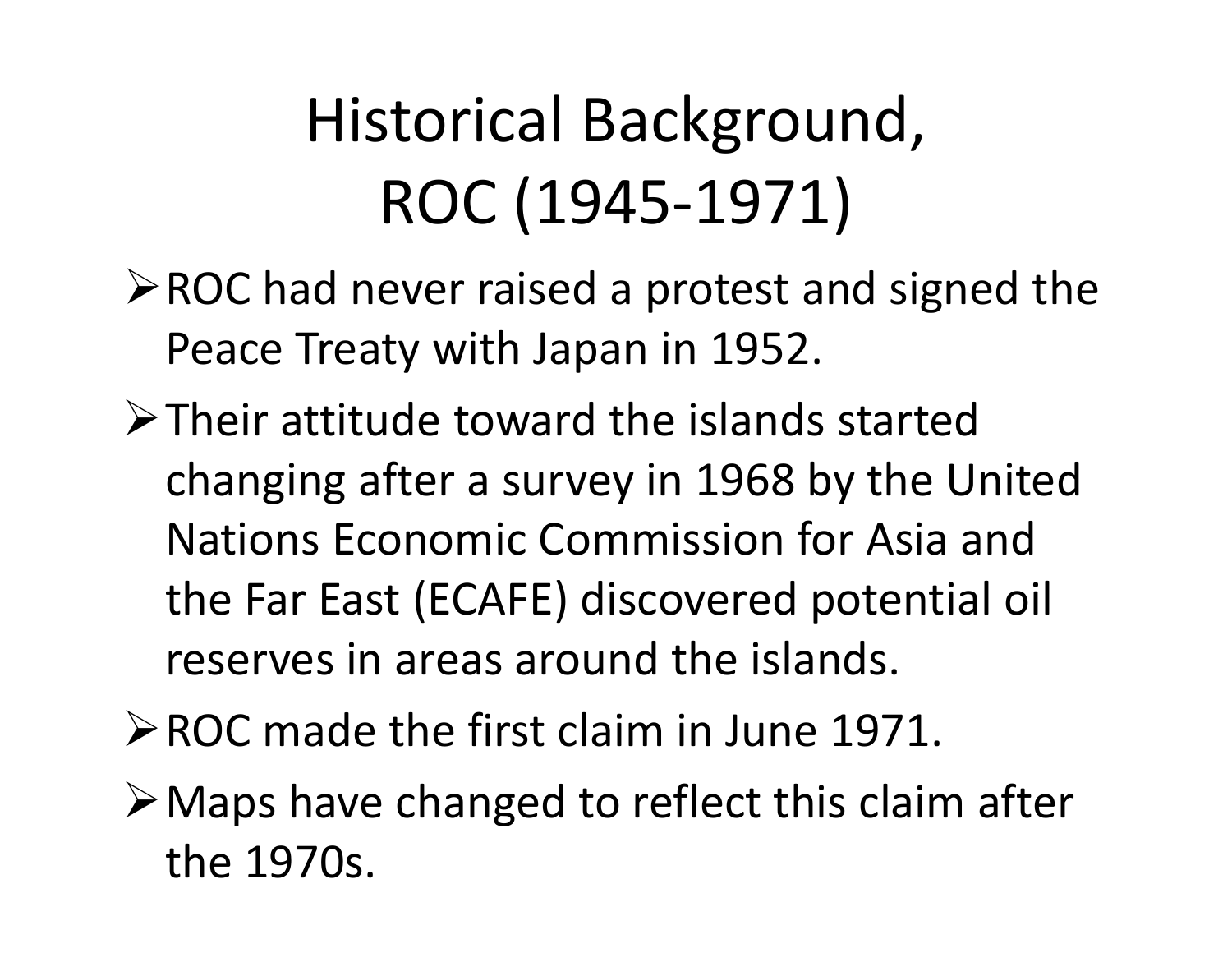## Historical Background, PRC (1949‐1971)

- PRC criticized the US occupation of both Okinawa and Taiwan. Thus, PRC did criticize the US.
- The *People's Daily* on Jan. 8, 1953, and maps in 1960s show the Senkakus as part of Okinawa.
- An official MOFA document from May 15, 1950 shows the PRC government's recognition of the Senkakus as part of the Ryukyus.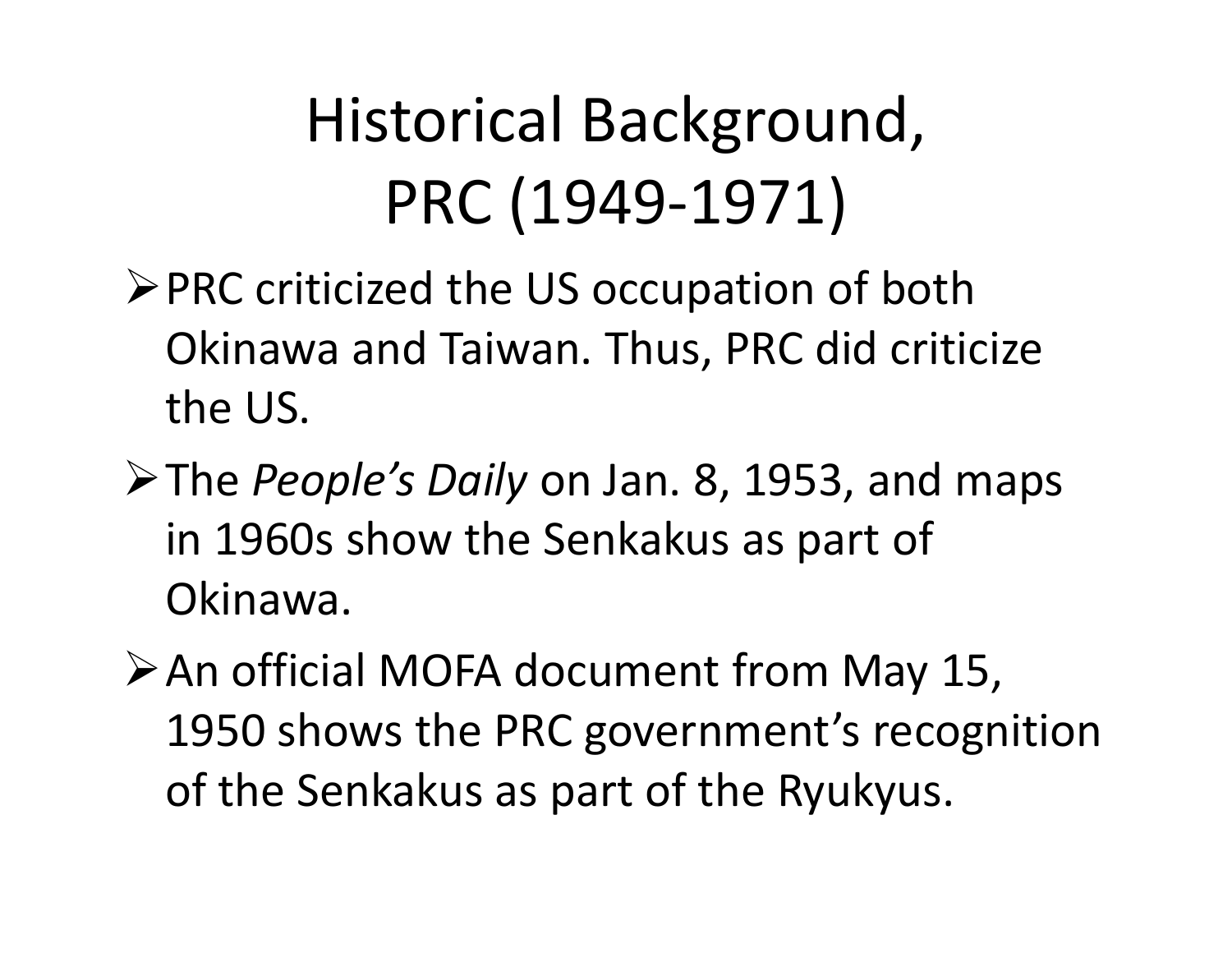#### Nature of the Problem

- PRC government: Documentation never changes China's position.
- ≻ Historical background doesn't count. Every party became <sup>a</sup> hostage of its predecessors' decision‐making from 118 years ago and 41 years ago.
- Memory of war: the "Diaoyutai/dao" becomes the symbol of Japan's invasion of China
- This problem should be minimized!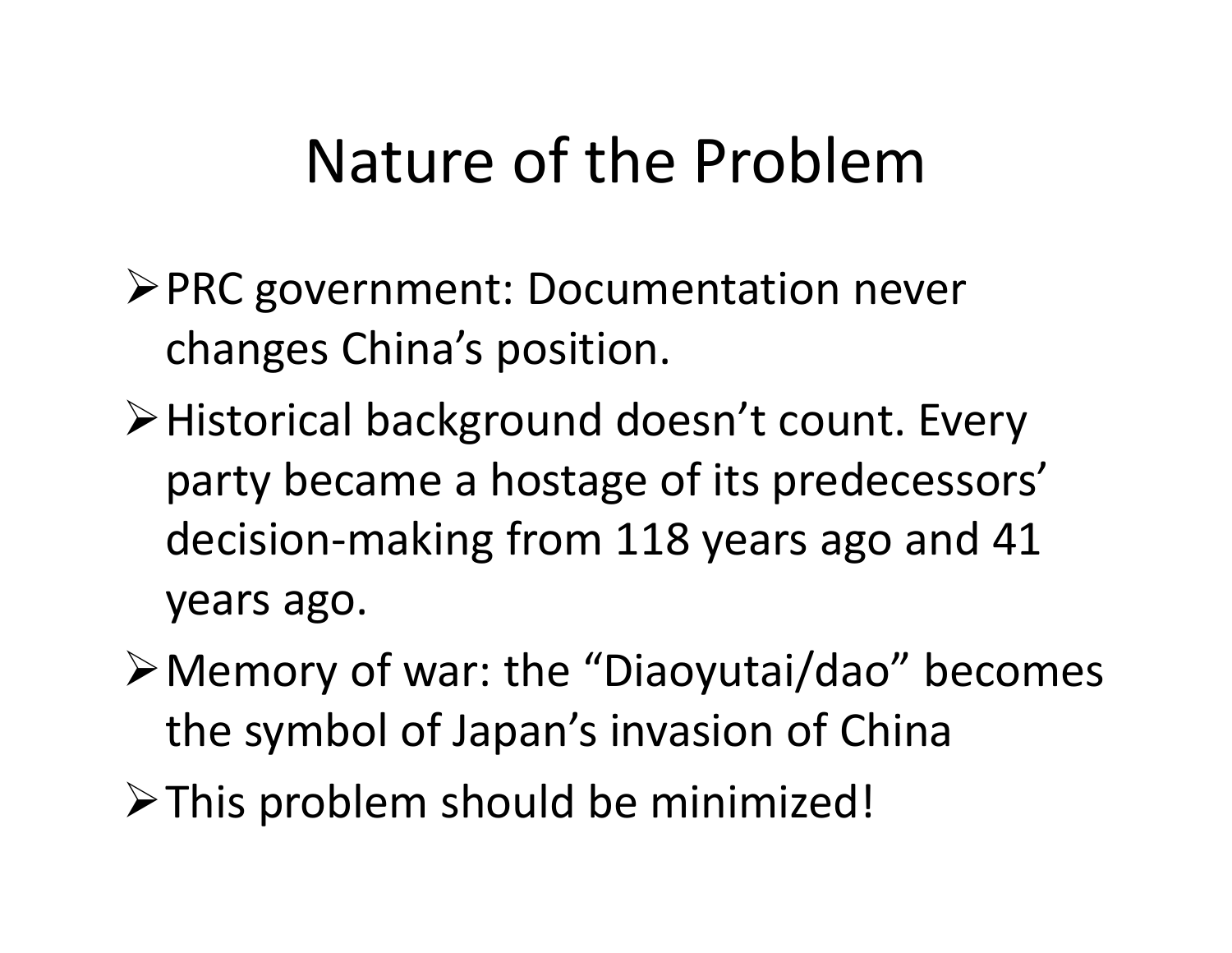#### Row over the islands (1978‐2012)

- 1978: Armed fishery boats' invasion
- 1992: PRC's Territorial Water Law includes "Diaoyudao" (It didn't in 1958)
- 2002: Japan began to lease the islands for quiet and stable control, PRC did not make any claim
- 2008: PRC's maritime surveillance ship entered territorial water for eight hours
- $\triangleright$  In the meantime, access and landing of Taiwan, Hong Kong, and Japan's activists
- 2010: Collision incident: Routine access by PRC's government ships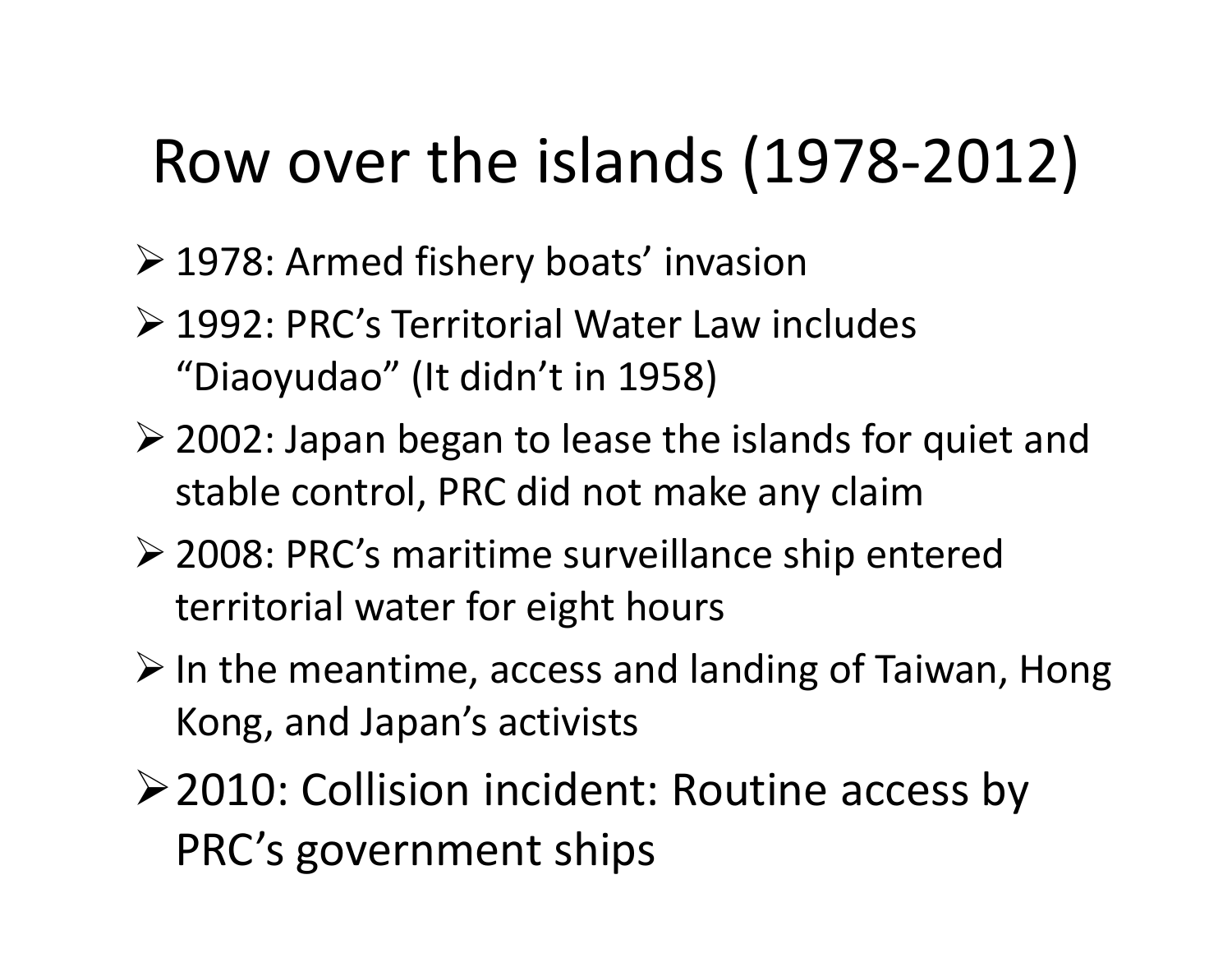#### Japan's Process of Purchase

- Questions of Ishihara's intention
- Owner's intention: making money
- Noda's intention: "quiet and stable control" as Japan did in 2002
- Conspiracy theory: Ishihara‐Noda axis? Construction on the islands?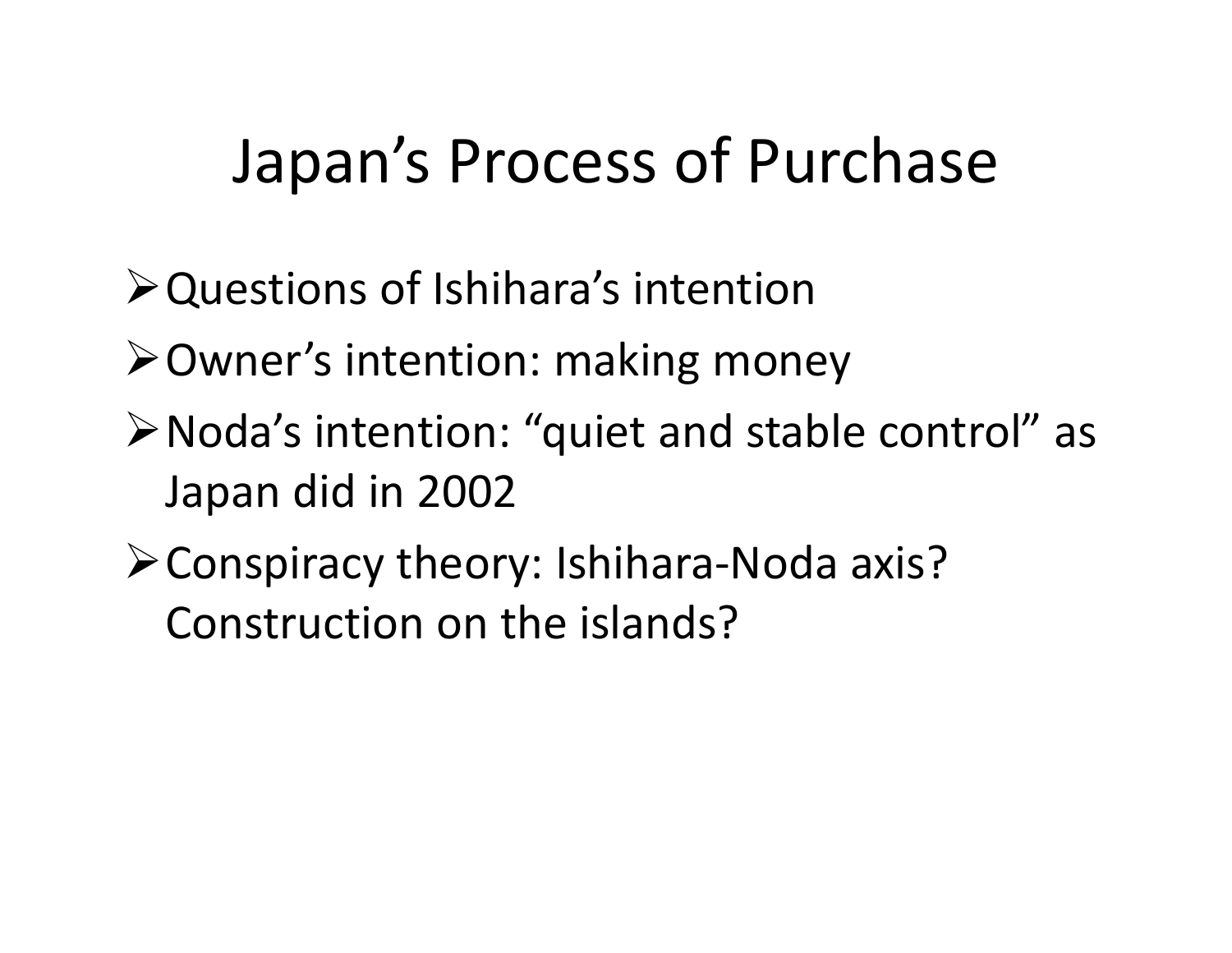## China's Power Struggle, Scandals

- Wang Lijun, Bo Xilai and Gu Kailai incident
- Lin Jihua's son, Ling Gu car accident
- Wen Jiabao's family financial scandal
- Li Keqiang's brother's financial scandal
- Hu Jintao was successful in Beidaihe, but lost control after September

◆ Power struggle becomes "zero-sum"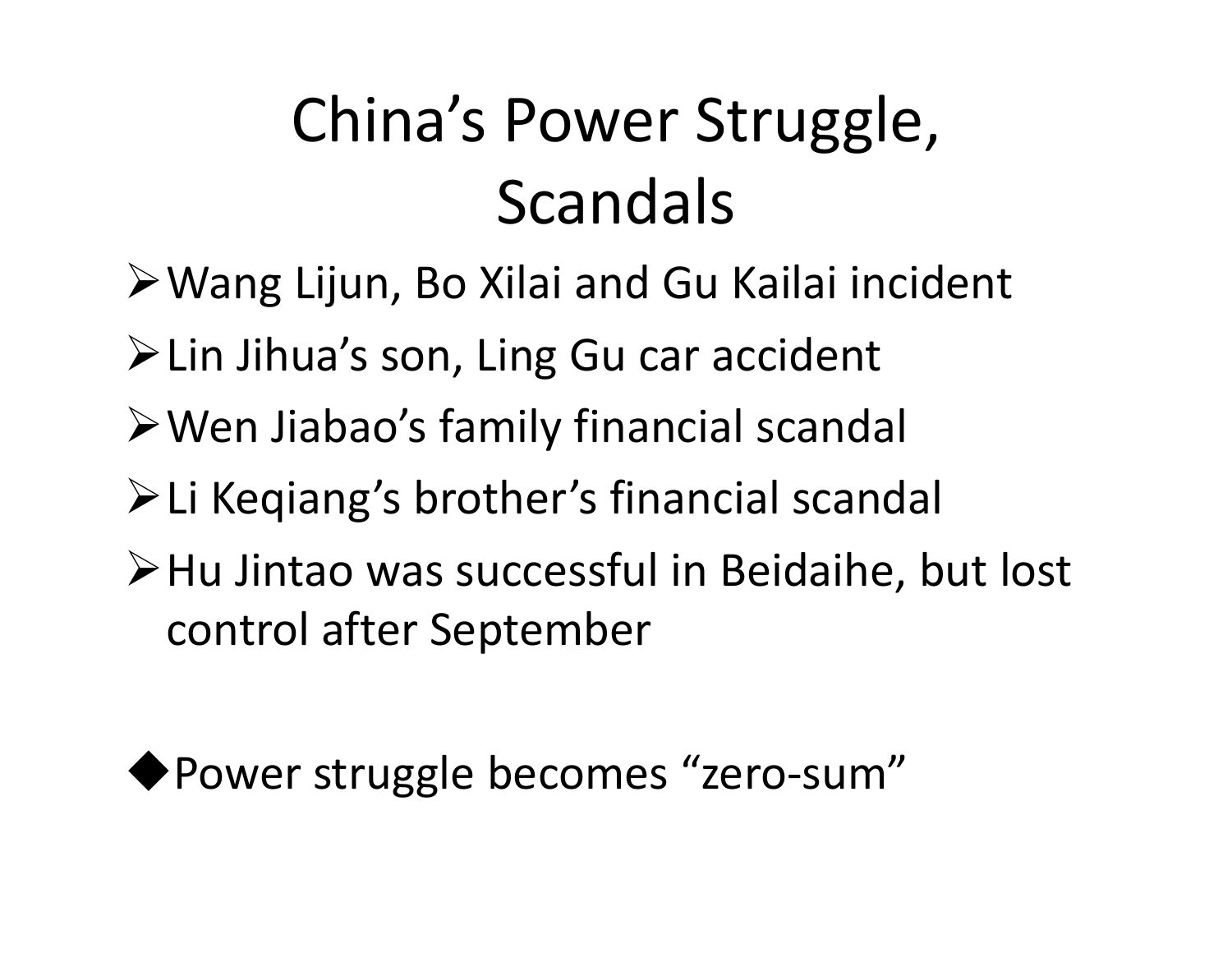## China's Power Struggles, Personnel in the CMC

- Unprecedented personnel change: 18th CMC members decided in the end of 17<sup>th</sup> central committee
- Dark horse in the Vice Chairman: Fan Chanlong
- Failure of GPD and promotion of air force (Xu Qiliang)
- >Hu Jintao's perfect resignation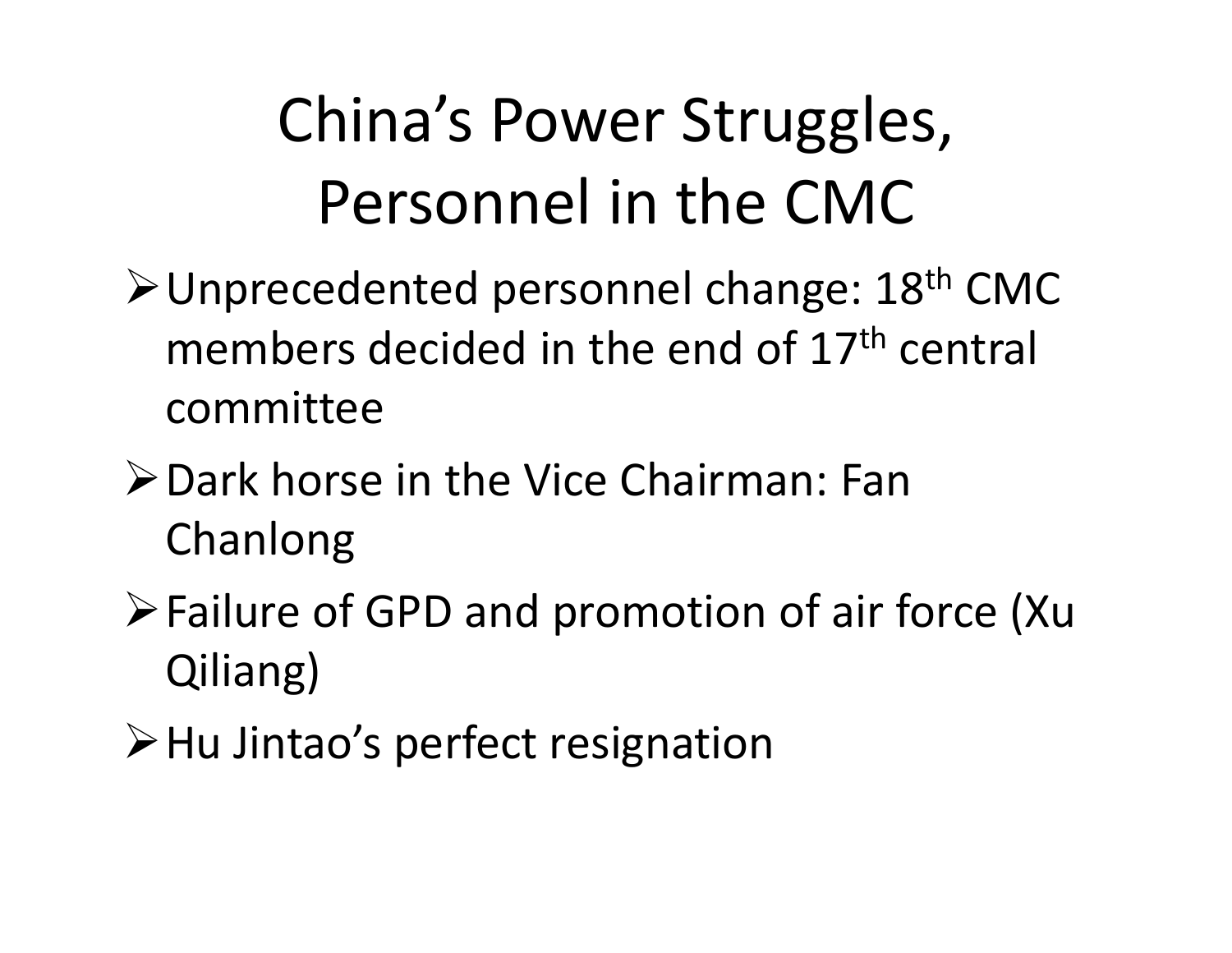# China's Power Struggles, Personnel in the Politburo

- Three elements: CYL, Shanghai faction, and Prince Party
- >Hu Jintao's failure in the Standing Committee: most of the members are from Shanghai faction
- CYL dominates young generation in Politburo
- ▶ Sun Zhengcai and Hu Chunhua are hopeful in the sixth generation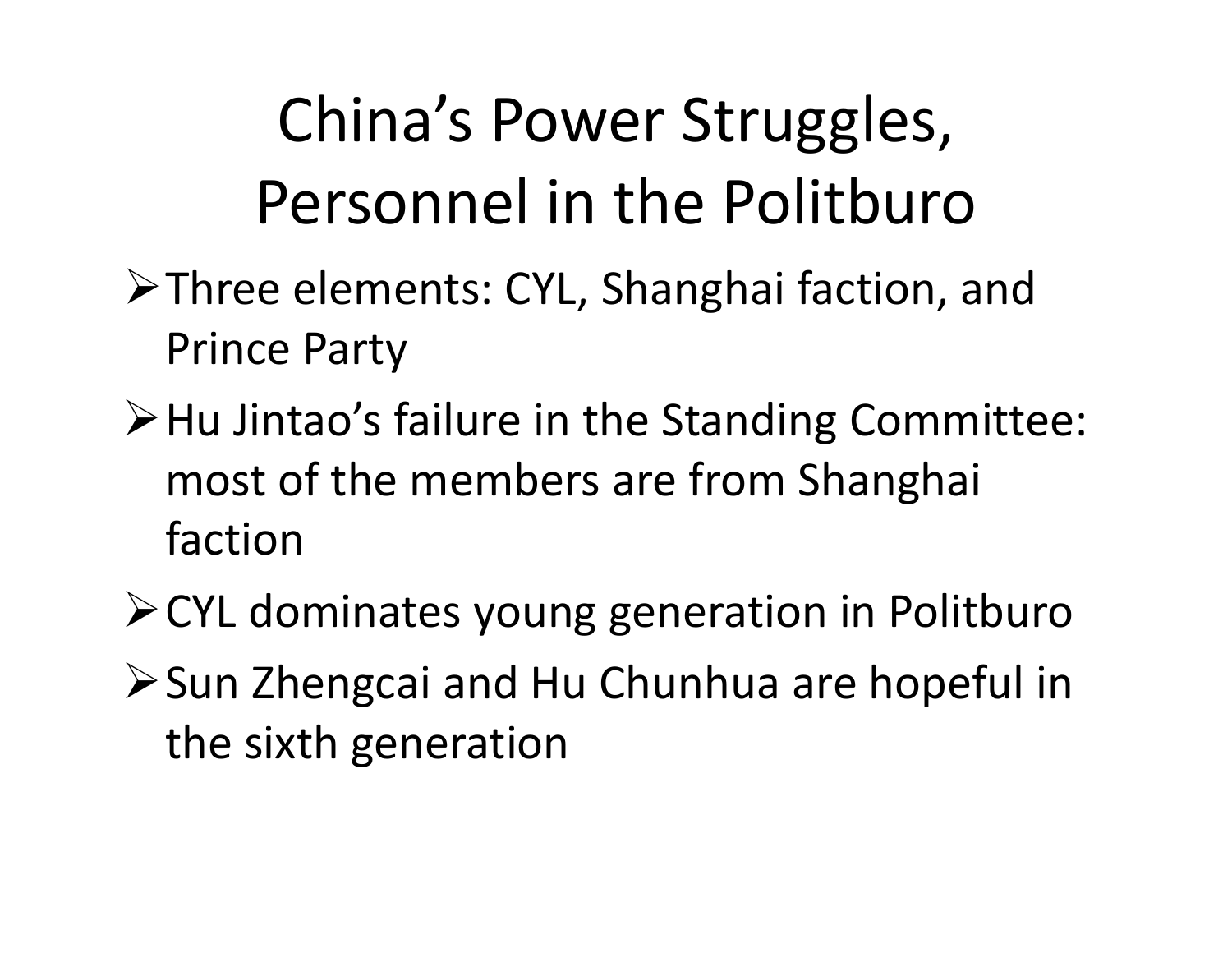#### Hu Jintao's Japan Policy

- >Hu Jintao inherited his mentor, Hu Yaobang's view on Japan
- Hu Jintao understands the importance of Japan, once tried to promote "New Thinking" in 2002
- Hu Jintao amend the relations with Abe in 2006
- ◆ All of above become negative for Hu Jintao, and he lost the leadership in decision‐making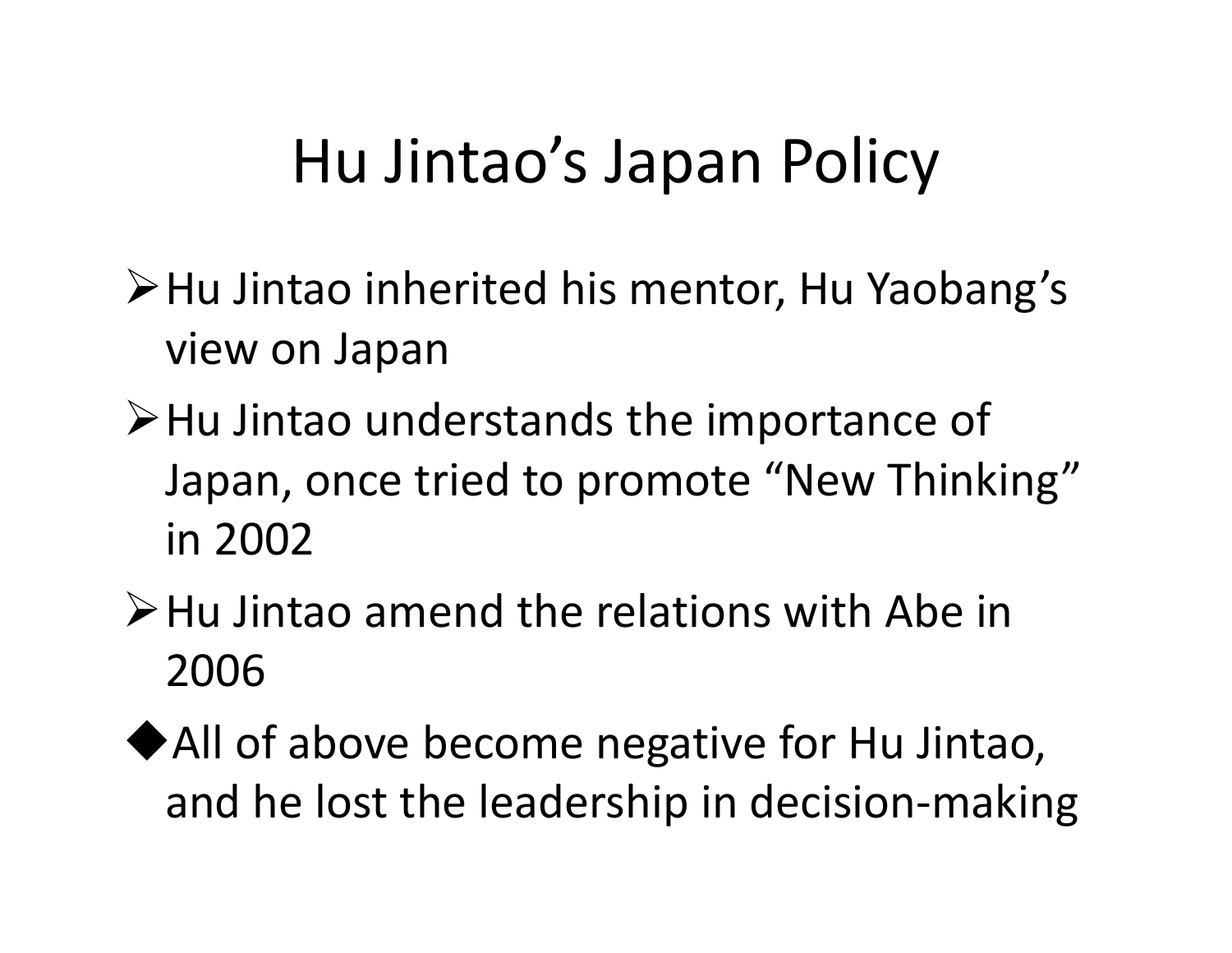#### Escalation from Sep. 2012

- Xi Jinping "emerged" as <sup>a</sup> hard‐liner in September (Leading Small Group…)
- More than 100 anti‐Japanese riots: many deviation cases‐‐‐power transition
- Military exercises
- $\triangleright$  Placed ships in contiguous zone, and entered territorial water many times
- >Invasion of airspace, access to ADIZ
- Usage of fire control radar on MSDF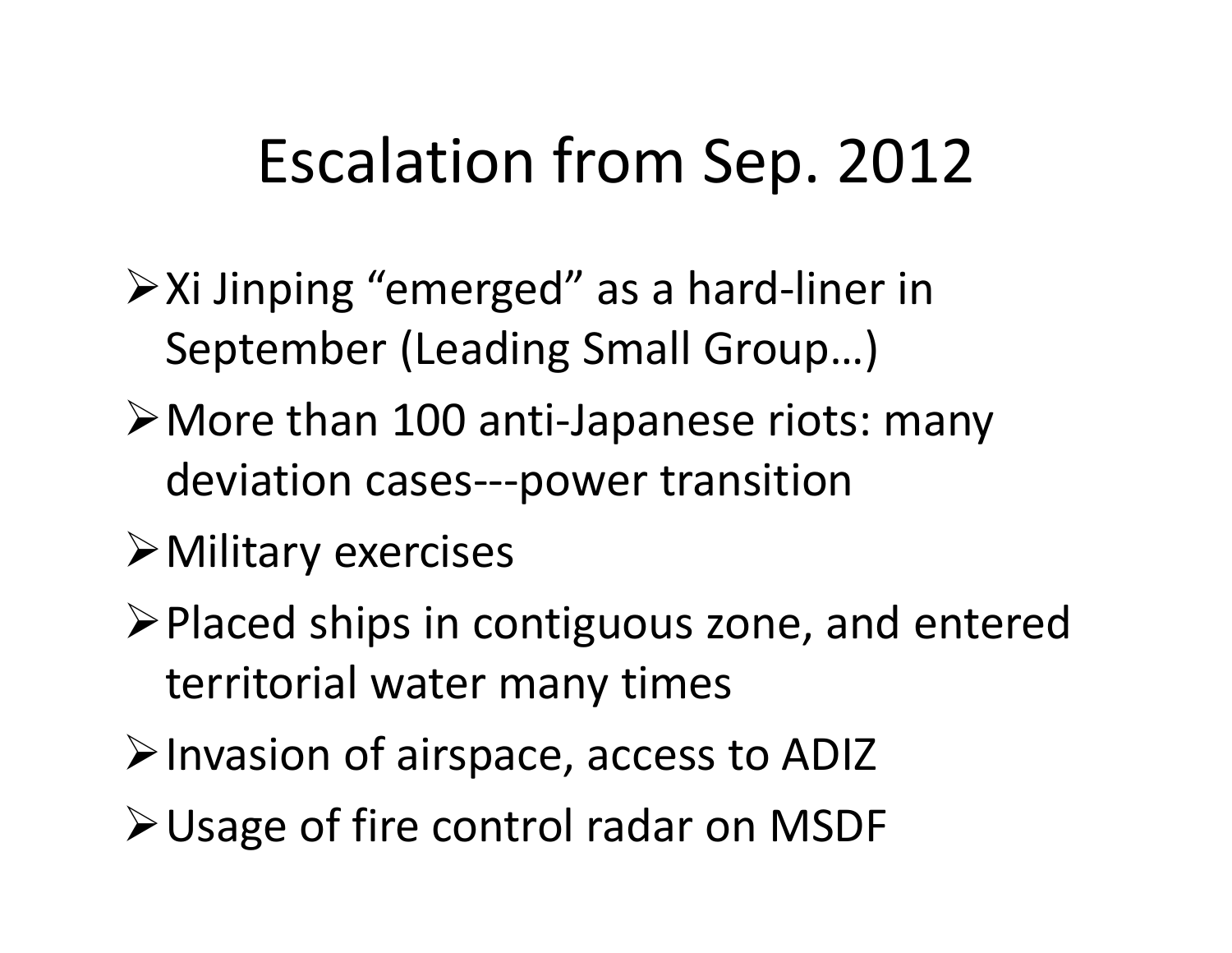#### Future Prospects, overview

- $\triangleright$  Both/three parties have difficulties in making concessions
- Japan as <sup>a</sup> status‐quo power has greater difficulty in making <sup>a</sup> concession (by Prospect Theory)
- $\triangleright$  PRC: transition continues until the NPC in March
- Japan: transition continues until the Upper House Election in July
- US role: prevention of escalation during the transitions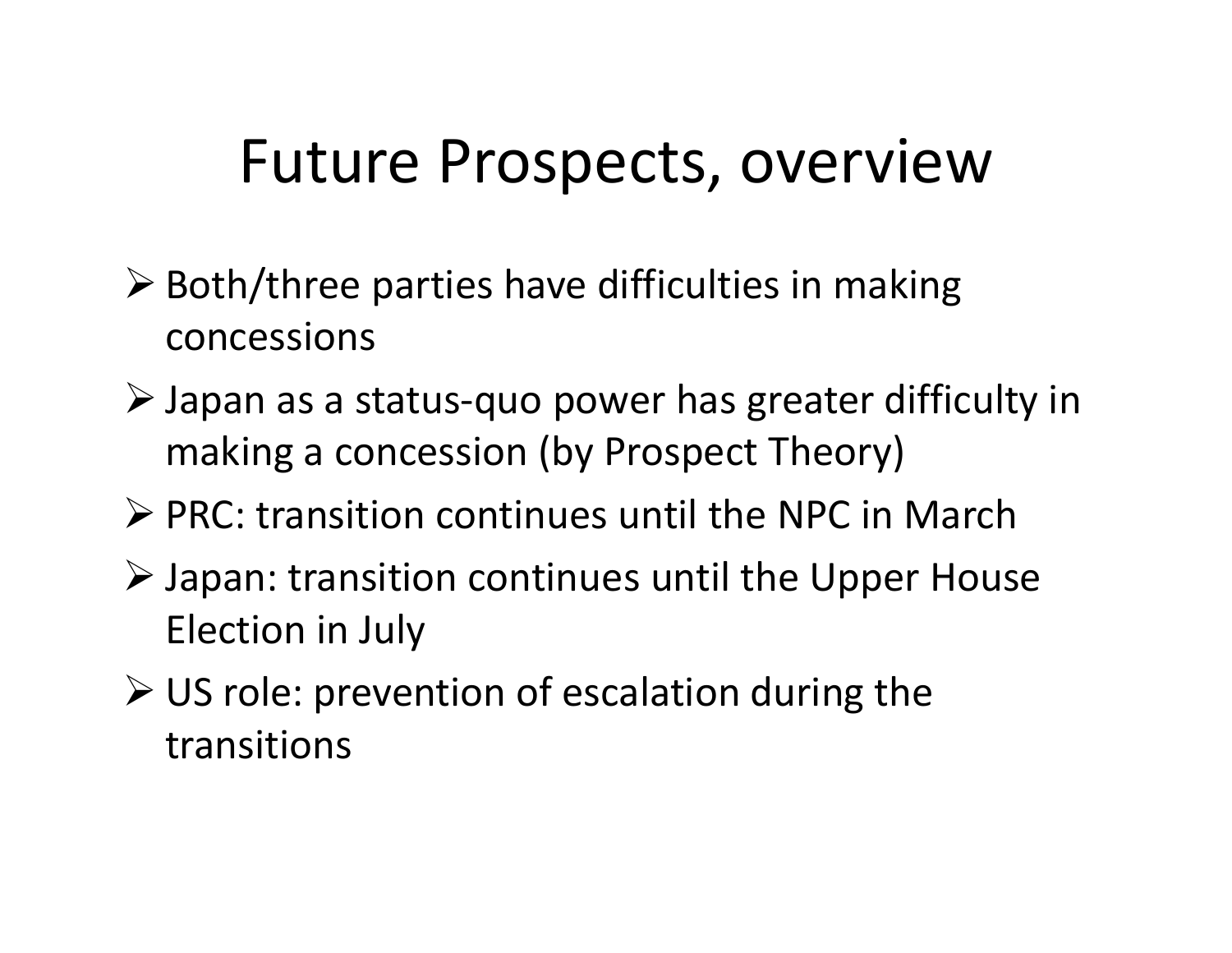## Future Prospects, PRC's approach and goals

No war, no accidents

- No peaceful solutions: physical and political pressure on Japan
- Letting the US retreat from the Senkaku issue
- Extractlerightary accept the existence of the territorial issue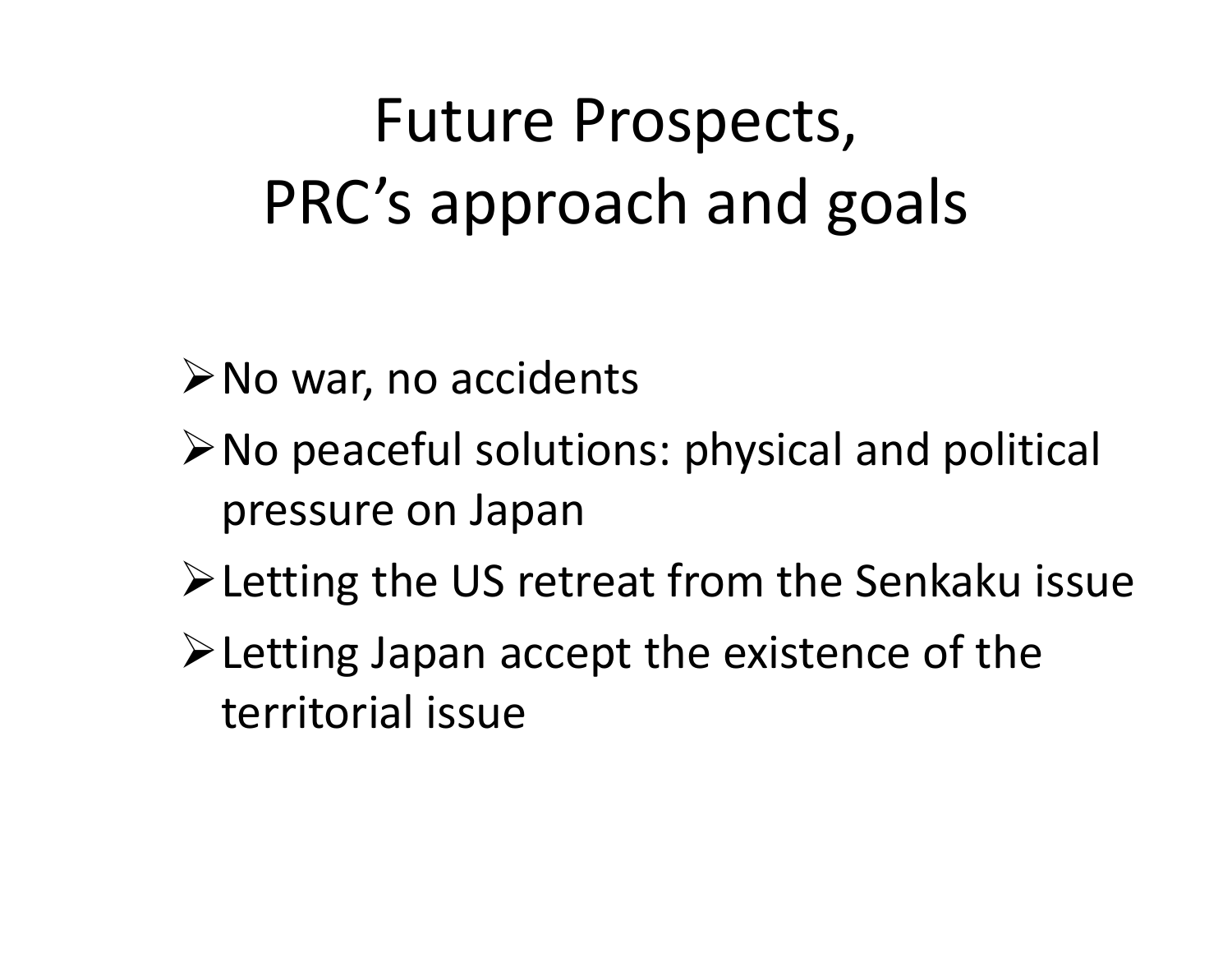## Future Prospects, Japan's approach and goals

- $\triangleright$  Realism rather than nationalism
- Making no concessions on sovereignty (not rewarding China's hawkish approach)
- $\triangleright$  Strengthening defense and the coast guard
- ▶ Strengthening the US-Japan Alliance
- $\triangleright$  Improving relations with Korea, Taiwan and Southeast Asia
- Continuing engagement policy (mutually beneficial relationship)
- $\triangleright$  Choose the best timing and show flexibility